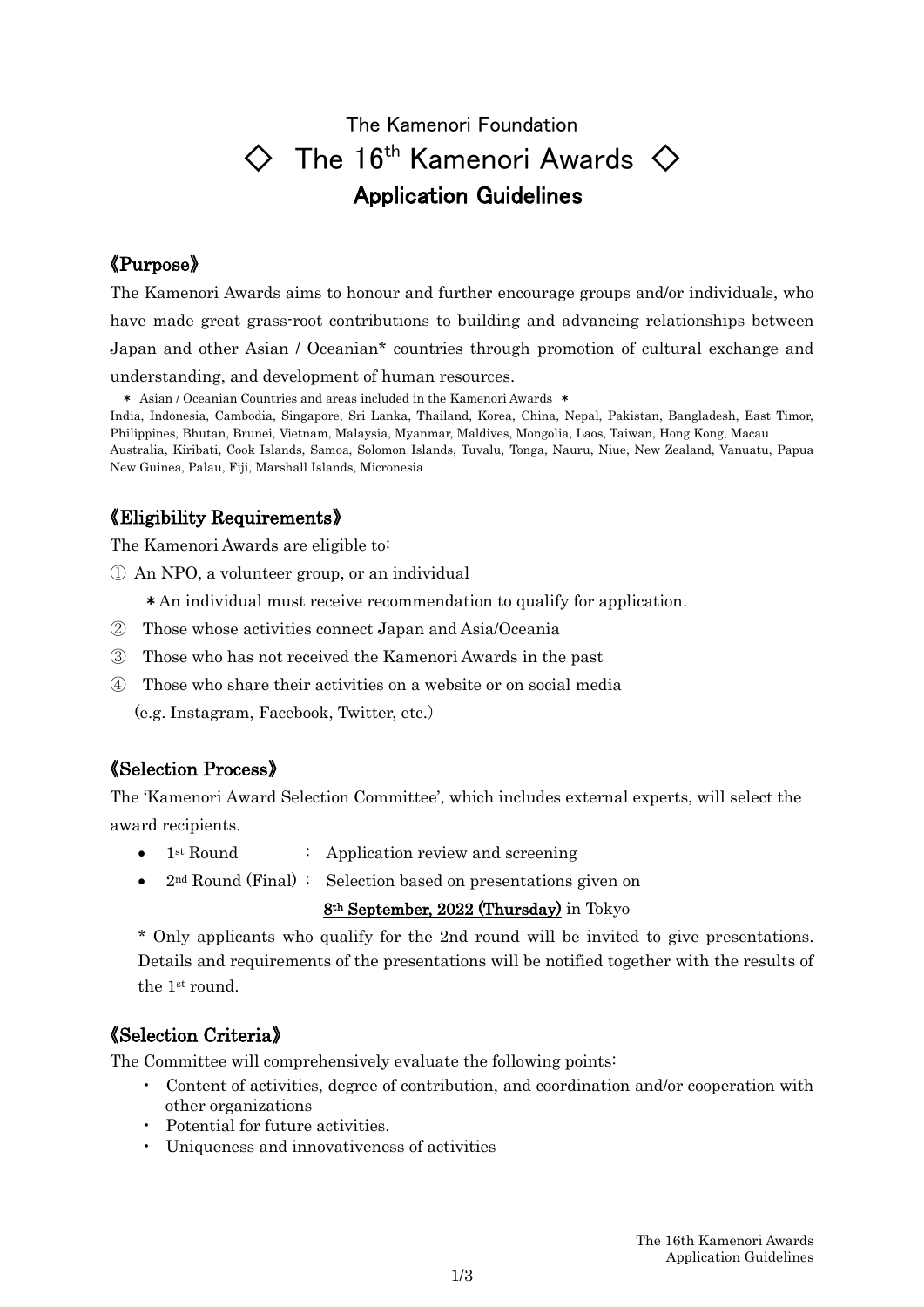●The "Kamenori Grand Award - Grassroots Division", focuses and evaluates grass-root activities where there is direct interaction between groups or individuals and the people who they are supporting.

●The "Kamenori Grand Award - Human Resources Development Division", focuses and evaluates activities that nurture people who can contribute to building our future society.

●The "Kamenori Pioneer Award", focuses and evaluates activities that are unique and innovative.

\*The number of years since the organization has been founded or how long it has been active will not be questioned. It can also be a new program that is different from an existing one.

Activities with the following three characteristics will be put under special consideration, and will receive extra points during selection:

- ・Activities that focus on Asian countries, areas and people.
- ・Cultural exchange and/or human resource development programmes that focus on the younger generation.
- ・Activities implemented to tackle issues that arose due to the coronavirus pandemic

# 《How to Apply》

Please send the following forms to the Kamenori Foundation by post:

- 1. Application form (8 pages. Pages may be added if more space is needed.) \*Please also include the final "checklist of documents to submit" form
- 2. Letter of Nomination (Must be written by a third-party who is involved/well informed)
- 3. Submit one of the following:
	- i. A printout of the "Group Information/ Group Details" page on the CANPAN [\(http://fields.canpan.info/organization/\)](http://fields.canpan.info/organization/) website. (State the information disclosure level 4 or higher, print and attach information that includes paperwork related to ii [see below].)
	- ii. The most recent project proposal and budget plan, project reports and financial statements for the past two years
- 4. Any document that briefly describe the content and activities (e.g. Brochures)
- 5. Document describing of any new projects, especially those scheduled for next year, if any.
	- \* A confirmation of receipt for the application will be sent by mid-July via email.
	- \* Please note that submitted documents cannot be returned.

| <b>《Application Deadline》</b> | $11th$ July, 2022 (Monday)                     |
|-------------------------------|------------------------------------------------|
|                               | Applications must be received by the deadline. |

#### 《Contents of the Award》

[Kamenori Grand Awards]: An award plaque and a supplementary prize of one million yen will be awarded to each division.

[Kamenori Pioneer Award]: An award plaque and a supplementary prize of one million yen will be awarded.